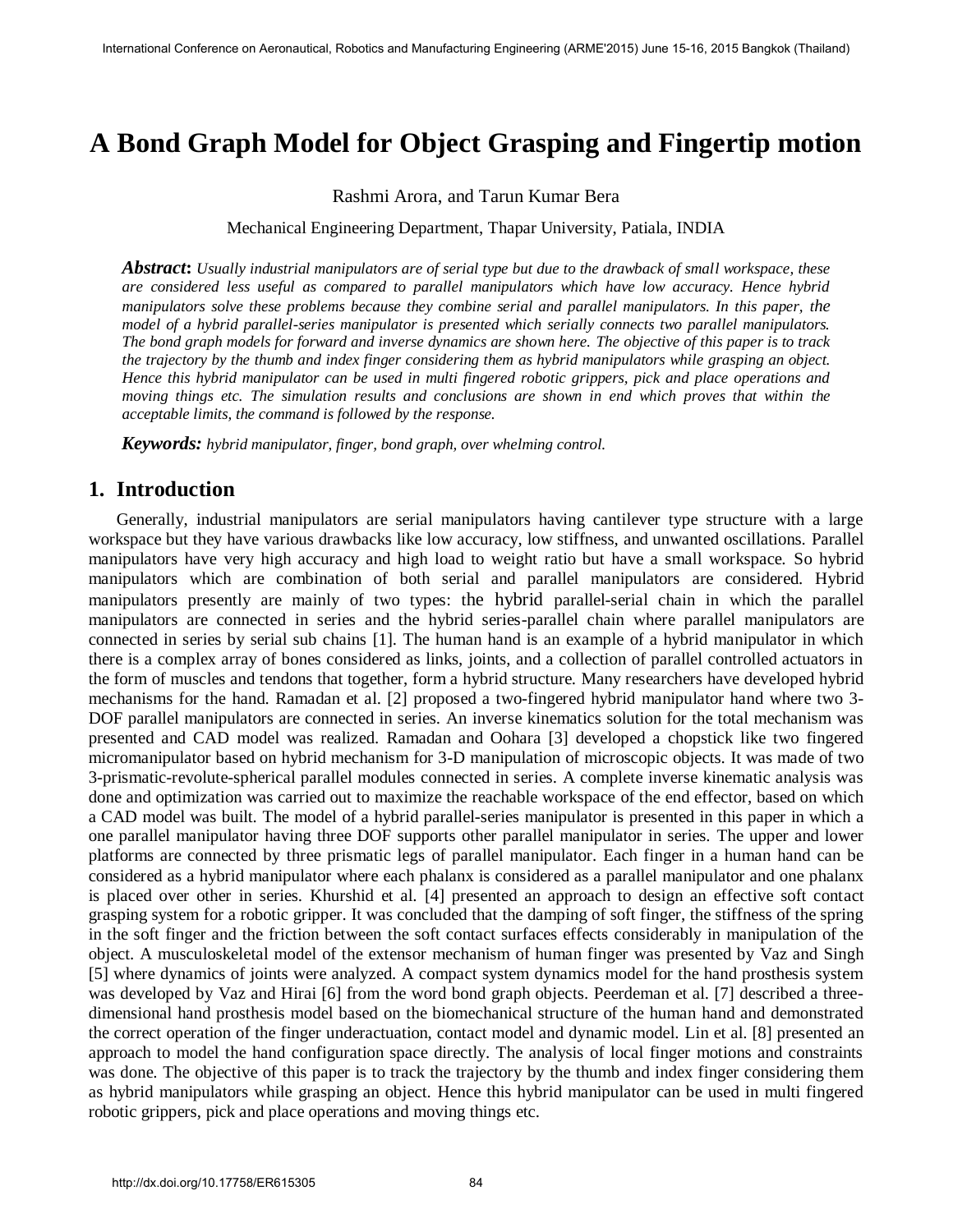# **2. Model of Planar Hybrid Manipulator**

#### **2.1. Introduction**

This model has two parallel manipulators connected in series. The joints are taken as pin joints and legs of the parallel manipulator are considered as prismatic pairs. The lower platform CE is fixed for the lower manipulator and upper platform AB has the movement. Three legs AC, AD and BE supports the moving platform and their lengths are *L*1, *L*2 and *L*3 respectively. Point G is the centre of gravity and it is taken as the mid-point of line AB making an angle *θ* with the horizontal axis. For the upper manipulator, base CE is the moving platform AB of the lower manipulator. The velocity of point A in x-direction can be written as:

$$
\dot{x}_{a} = \dot{x}_{g} + \dot{\theta}_{g} S_{1} \sin \theta_{g}
$$
\n(1)

where  $(x_g, y_g)$  are the linear velocities of point G,  $(\dot{\theta}_g)$  is the rotational velocity of G,  $S_1$  is length of AG and  $S_2$ is length of BG. Similarly, the velocity of point A in y-direction and linear velocities of point B can be written.

#### **2.2. Bond Graph Model**

Figure 1 shows the forward model named as plant model for the hybrid manipulator. The junctions  $1_{x_g}$ ,  $1_{y_g}$  and  $1_{\theta_g}$  in the forward model represent the velocities  $\dot{x}_g$ ,  $\dot{y}_g$  and  $\dot{\theta}_g$  respectively. Similarly other 1junctions represent the velocities of other points. The mass  $(M<sub>P</sub>)$  and the moment of inertia  $(J<sub>P</sub>)$  of the platform are shown by the connections of 1-junctions with I-elements. The weight of the platform is modeled by connecting a source of effort with  $1_{y_g}$  junction. To modulate the transformer elements, flow sensors are added. The overwhelming controller gain is  $\alpha_i$  and this is indicated by modulated source of effort element. All the joints connecting the three legs are frictionless joints. The junctions  $1_{\dot{L}_1}$ ,  $1_{\dot{L}_2}$  and  $1_{\dot{L}_3}$  represent the rate of change of leg

length for three actuators. The equation for this is:

s is:  
\n
$$
\dot{L}_1 = \mu_{x1} (\dot{x}_A - \dot{x}_C) + \mu_{y1} (\dot{y}_A - \dot{y}_C)
$$
 (2)

where  $\mu_{xi} = \frac{(x_A - x_C)}{L_i}$ ,  $\mu_{yi} = \frac{(y_A - y_C)}{L_i}$ . Other leg lengths can be calculated in a similar manner.



Fig. 1: Forward model (plant) for hybrid manipulator.

The commands given to the controller model are the reference positions  $(x_g, y_g, \theta_g)$ . For the lowermost manipulator, the flow inputs for the points C, D and E are zero as these are placed on the ground link which is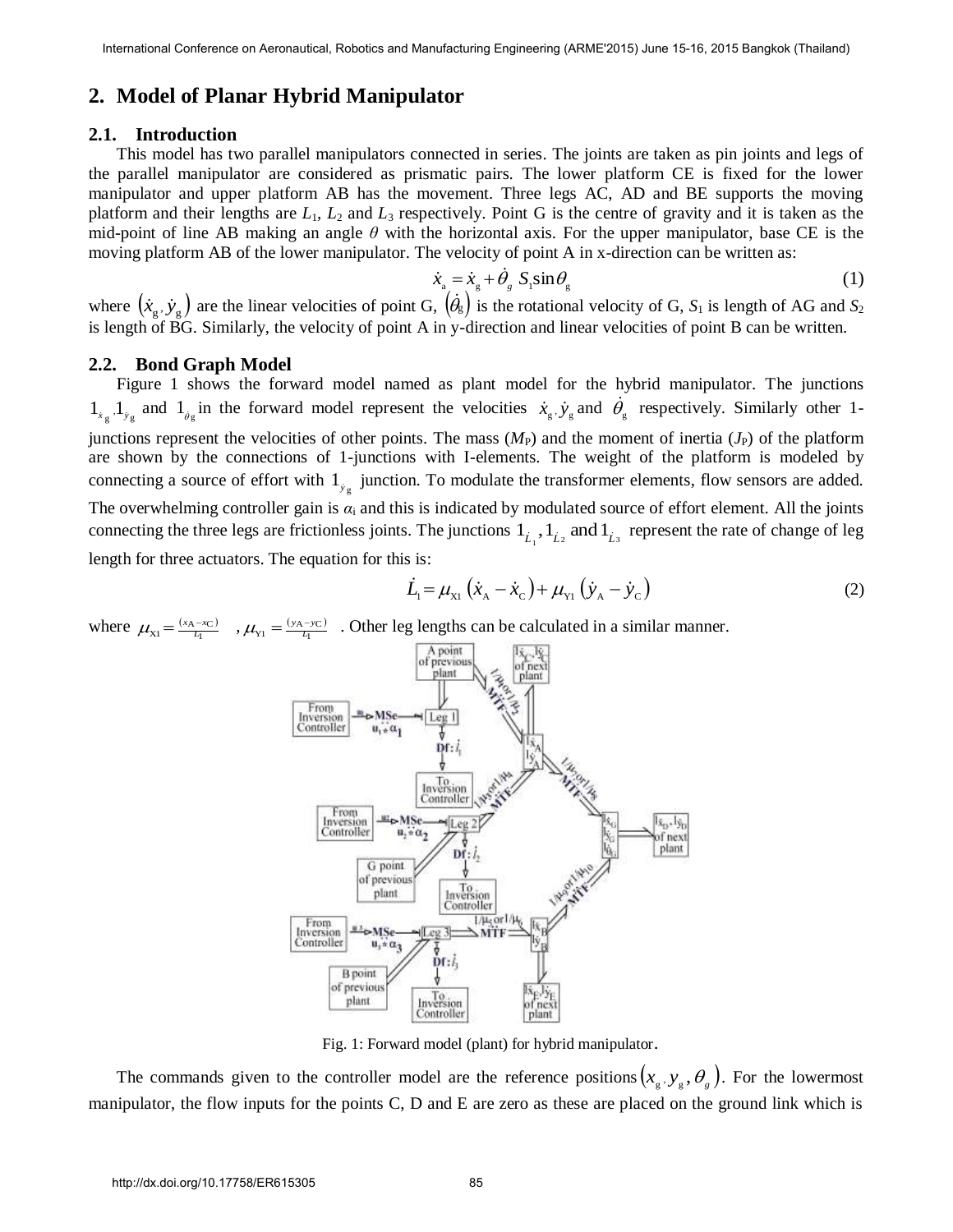fixed. The inputs given to the plant model are the outputs coming from the controller model for three legs. The points C, D and E of the actuators for the upper plant are connected with the points A, G and B for the lower plant. To measure the deformation rate of the legs, three flow detectors are added to the 1-junctions.

# **3. Inverse Model of the Planar Hybrid Manipulator**

The inverse dynamics or the controller model for the hybrid manipulator is made by having a mirror image of the forward model with some changes [9] as shown in Figure 2. Here positions  $(x_g, y_g, \theta_g)$  are given as inputs and force applied in three legs of the manipulator is taken as output. Stiff spring-damper combinations are added in the model to remove the causal loops. Some I-elements had differential causality which is removed by adding some extra pad elements. The computation of final bond graph model is very easy.



Fig. 2: Inverse model (controller) for hybrid manipulator.

# **4. Application of Hybrid Manipulator in Human Hand**

The structure of a human hand is such that the thumb is located on one of the sides, parallel to the arm. The palm has five bones known as metacarpal bones. Human hands contain fourteen digital bones, also called phalanges, or phalanx bones: two in the thumb (the thumb has no middle phalanx) and three in each of the four fingers. These are the distal phalanx, carrying the nail, the middle phalanx, and the proximal phalanx. [**10**]. Each finger in a human hand can be considered as a hybrid manipulator where each phalanx is considered as a parallel manipulator and one phalanx is placed over other in series.

The various joints between these phalanges are shown in Figure 3. The movement of these joints for the thumb and index finger of the left hand in *x-y* plane is considered in this paper while grasping an object. The fingers gradually come closer to each other and finally, the smaller object is grasped by the finger.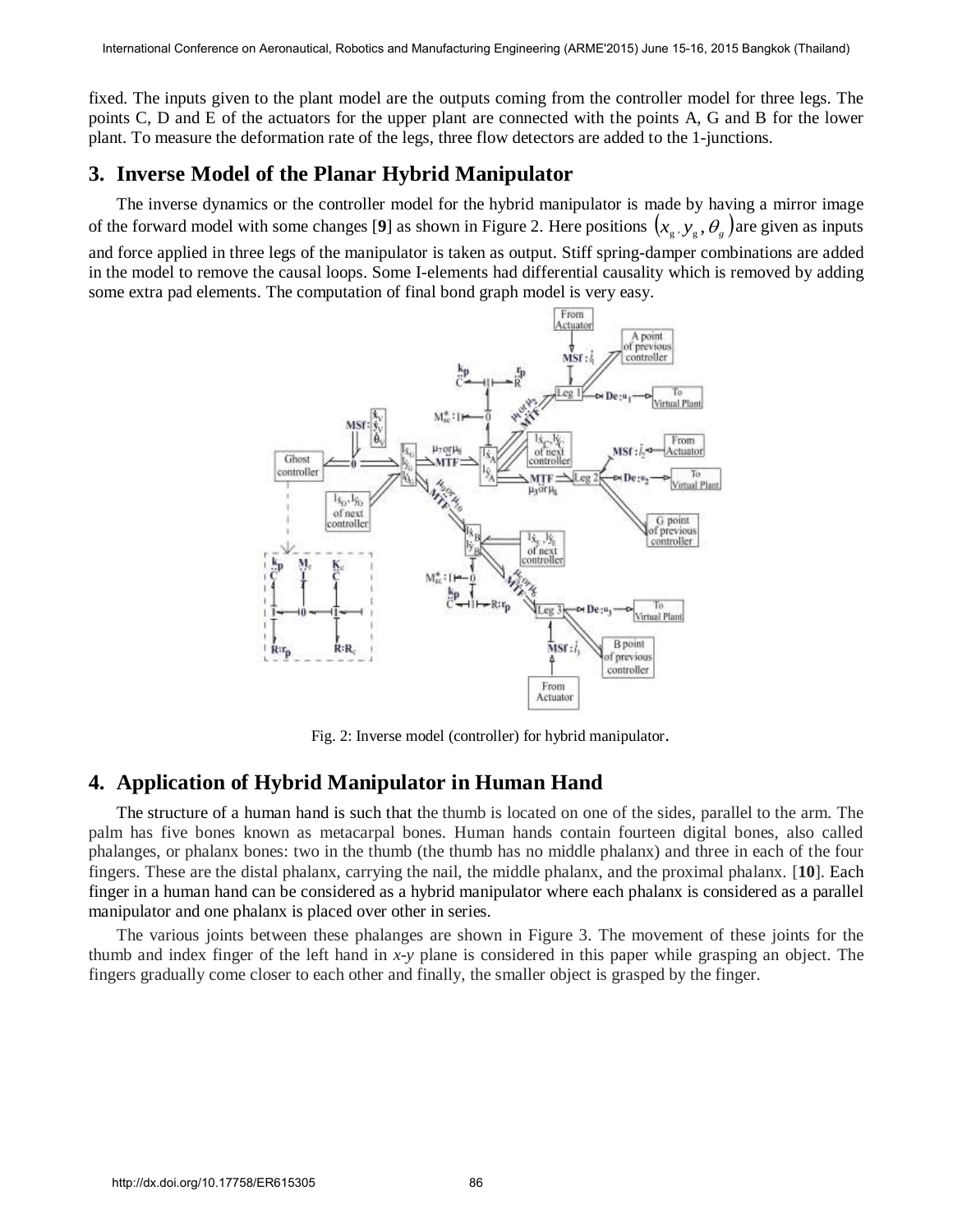

Fig. 3: Notations of various joints and their representation in human hand.

### **5. Simulation Results**

Average weight of a joint in a finger is taken as 0.0125 kg [**11**]. Other parameters used in simulation are chosen suitably and are given in Table 1.

| <b>TABLE I Parameter values.</b> |                                              |                                                                                                                               |                |  |  |  |  |
|----------------------------------|----------------------------------------------|-------------------------------------------------------------------------------------------------------------------------------|----------------|--|--|--|--|
| Sub systems                      | Parameter values                             |                                                                                                                               |                |  |  |  |  |
| Platform                         |                                              | $M_{\rm P} = 0.0125 \text{kg}$ $J_{\rm P} = 0.001 \text{kg m}^2$ $K_{\rm j} = 10^8 \text{ N/m}$ $R_{\rm i} = 50 \text{ Ns/m}$ |                |  |  |  |  |
| Actuator                         | $k_{\rm p} = 10^8$ N/m $r_{\rm p} = 50$ Ns/m |                                                                                                                               |                |  |  |  |  |
| Inverse system                   |                                              | $M_{\rm P}^{*}$ = 0.025 kg $J_{\rm P}^{*}$ = 0.025 kg m <sup>2</sup> $M_{\rm C}$ = 3 kg $J_{\rm C}$ = 0.1 kg m <sup>2</sup>   |                |  |  |  |  |
|                                  | $K_c = 10^4$ N/m $R_c = 1$ Ns/m              |                                                                                                                               | $\alpha$ = 100 |  |  |  |  |

The snap shots (camera- Sony- $\alpha$  77, Japan) of eight different positions (only three positions are shown in Figure 4) for holding different chalk lengths in *x-y* plane were taken for the left hand for a time duration of 1.4 s. Different joints for the thumb and index finger were marked to note their positions. In this way, positions of centre of gravity for various joints for the thumb and index finger were noted down at different positions assuming the joint 1 as a fixed point. The *x* and *y* directions are shown in Figure 4 (a). Parallel spring damper combinations are attached with the tip of thumb and finger for grasping object effectively as shown in Figure 4 (a). The weight of the object i.e. chalk in this case acts in the downward direction and taken as 10 gms for the present case. The bond graph model for the same is shown in Figure 5 where weight of the object is taken into consideration in *y*-direction.

The X-ray photography was taken only for the chalk length of 1cm, 5cm and 8 cm as shown in Figure 6. The simulation of the system was performed for time duration of 1.4 s. The reference trajectories are the displacements of centroid of a joint in two directions i.e. *x* and *y* positions for various points. These reference positions of joints were fed to the inverse model. The motions from command points are compared with the corresponding motions obtained from response points for different positions of thumb and index finger obtained from simulation results.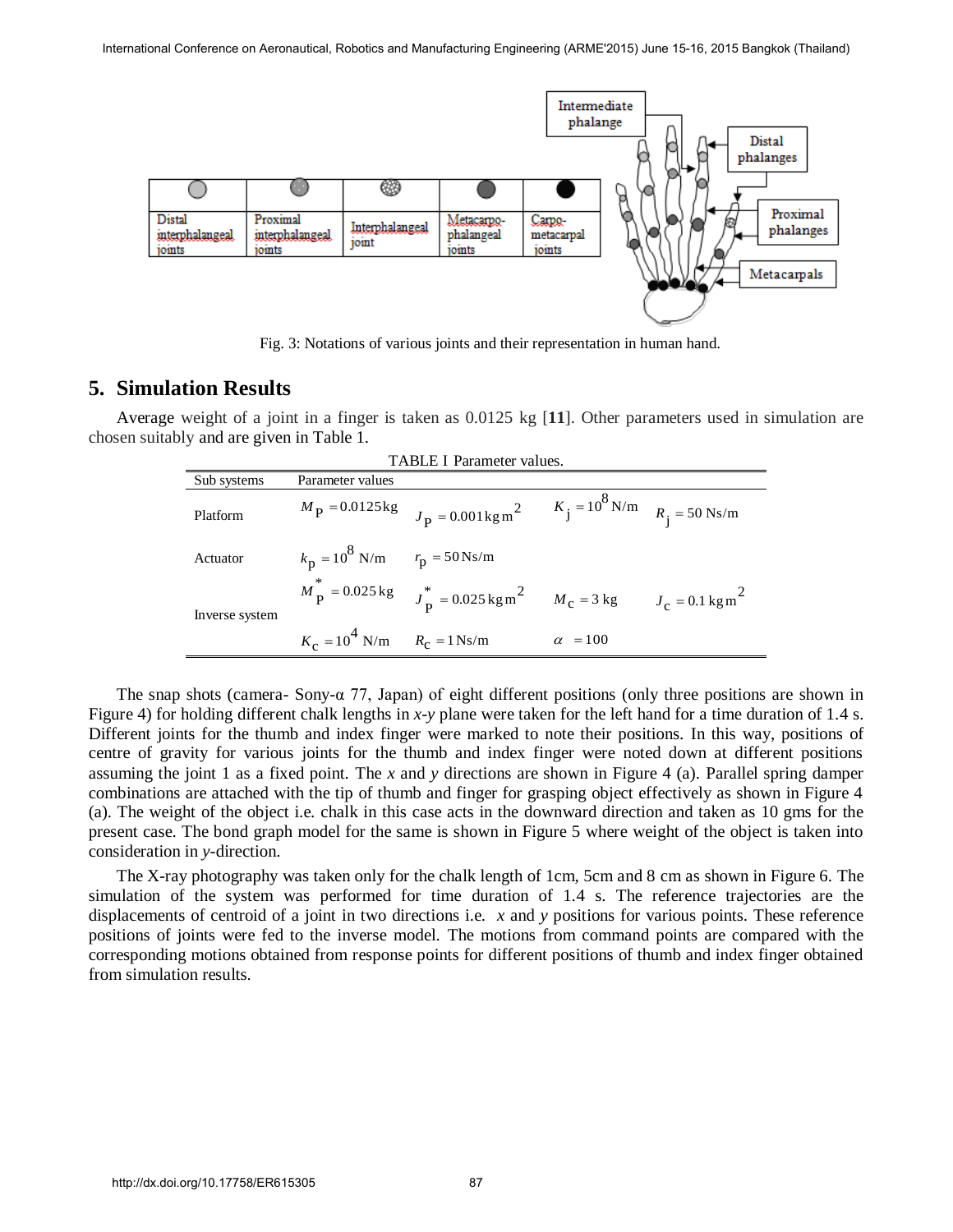



Fig. 4: (a) Final position of the finger, (b) Intermediate position of finger and (c) Initial position of finger.



Fig. 5: A bond graph model for thumb and index finger grasping an object.



Fig. 6: (a) Final position, (b) Intermediate position and (c) Initial position of finger obtained from X-ray.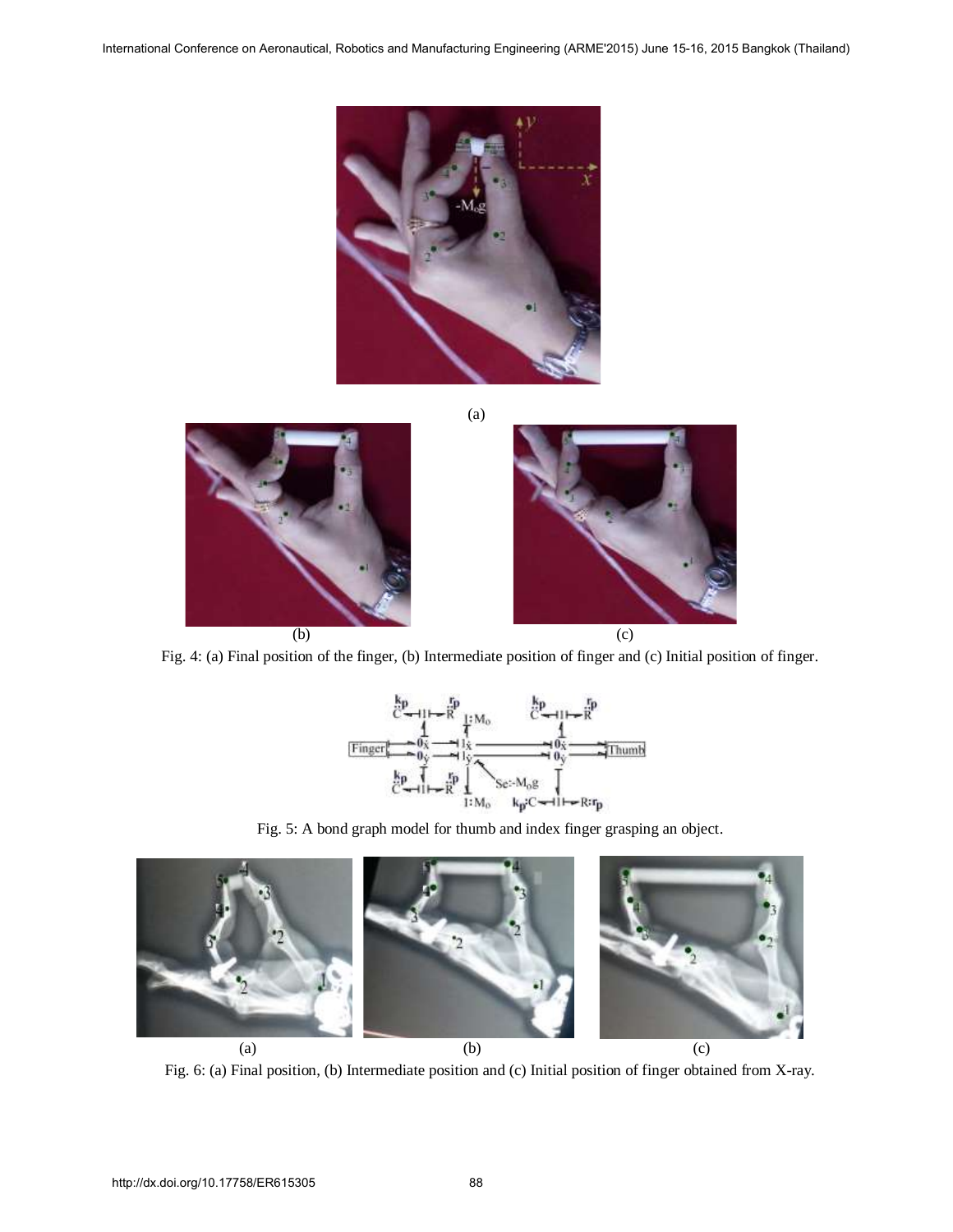The initial conditions for different points of thumb and finger considered here are given in Table 2. The initial conditions are taken from the position with the biggest chalk length i.e. 8cm from X-ray (Figure  $6(c)$ ). The 1 point is considered as the origin of the coordinate axes.

| Thumb                    | Points         | x(m)           | y(m)           | Thumb                | Points        | x(m)       | y(m)    |
|--------------------------|----------------|----------------|----------------|----------------------|---------------|------------|---------|
| Metacarpal               | A              | 0.002          | 0.04867        | Proximal<br>phalange | A             | 0.0062     | 0.06942 |
|                          | G              | 0.00796        | 0.04867        |                      | G             | 0.01062    | 0.06942 |
|                          | B              | 0.01392        | 0.04867        |                      | B             | 0.01501    | 0.06942 |
|                          | $\mathcal{C}$  | $\overline{0}$ | $\overline{0}$ |                      | $\mathcal{C}$ | 0.002      | 0.04867 |
|                          | D              | 0.004          | $\mathbf{0}$   |                      | D             | 0.00796    | 0.04867 |
|                          | E              | 0.01592        | $\mathbf{0}$   |                      | E             | 0.01392    | 0.04867 |
|                          | A              | 0.00318        | 0.08794        |                      |               |            |         |
|                          | G              | 0.00752        | 0.08794        |                      |               |            |         |
| Distal                   | B              | 0.01186        | 0.08794        |                      |               |            |         |
| phalange                 | $\overline{C}$ | 0.0062         | 0.06942        |                      |               |            |         |
|                          | D              | 0.01062        | 0.06942        |                      |               |            |         |
|                          | E              | 0.01501        | 0.06942        |                      |               |            |         |
| Finger                   | Points         | x(m)           | y(m)           | Finger               | Points        | x(m)       | y(m)    |
| Metacarpal               | A              | $-0.01076$     | 0.04088        |                      | A             | $-0.04052$ | 0.05382 |
|                          | G              | $-0.00638$     | 0.04088        |                      | G             | $-0.03684$ | 0.05382 |
|                          | B              | 0.002          | 0.04088        | Proximal             | B             | $-0.03316$ | 0.05382 |
|                          | $\mathcal{C}$  | $-0.01276$     | $\overline{0}$ | phalange             | $\mathsf{C}$  | $-0.01076$ | 0.04088 |
|                          | D              | $-0.00876$     | 0              |                      | D             | $-0.00638$ | 0.04088 |
|                          | E              | $\mathbf{0}$   | $\mathbf{0}$   |                      | E             | 0.002      | 0.04088 |
| Intermediate<br>phalange | A              | $-0.04584$     | 0.0725         |                      | A             | $-0.04741$ | 0.08942 |
|                          | G              | $-0.04276$     | 0.0725         |                      | G             | $-0.04557$ | 0.08942 |
|                          | B              | $-0.03968$     | 0.0725         | Distal               | B             | $-0.04373$ | 0.08942 |
|                          | $\mathsf{C}$   | $-0.04052$     | 0.05382        | phalange             | $\mathsf{C}$  | $-0.04584$ | 0.0725  |
|                          | D              | $-0.03684$     | 0.05382        |                      | D             | $-0.04276$ | 0.0725  |
|                          | E              | $-0.03316$     | 0.05382        |                      | E             | $-0.03968$ | 0.0725  |

Table II: Initial conditions (initial geometric configurations).

The final result for trajectory tracking by the thumb is shown in Figure 7(a). Figure 7 (b) and (c) show the displacements of the object in y and x direction respectively. The velocity of the object in y-direction is shown in Figure 7(d). It can be easily seen that that the x-displacement for the tip of the thumb varies from 7.52 mm to -9.09 mm and y-displacement ranges from 87.94 mm to 94.69 mm. The displacement and velocity of the object is noted for 2 seconds. A small portion of the graph for 0.008 seconds is shown in Figure 7(c) and (d) to have a clear picture. Therefore, it is noted that the desired trajectory is tracked by the simulator for the thumb tip with minimal error. The commands fed to the inverse controllers are followed by the forward model for the controller gain of 100. If the controller gain is further increased, the error can be minimized.

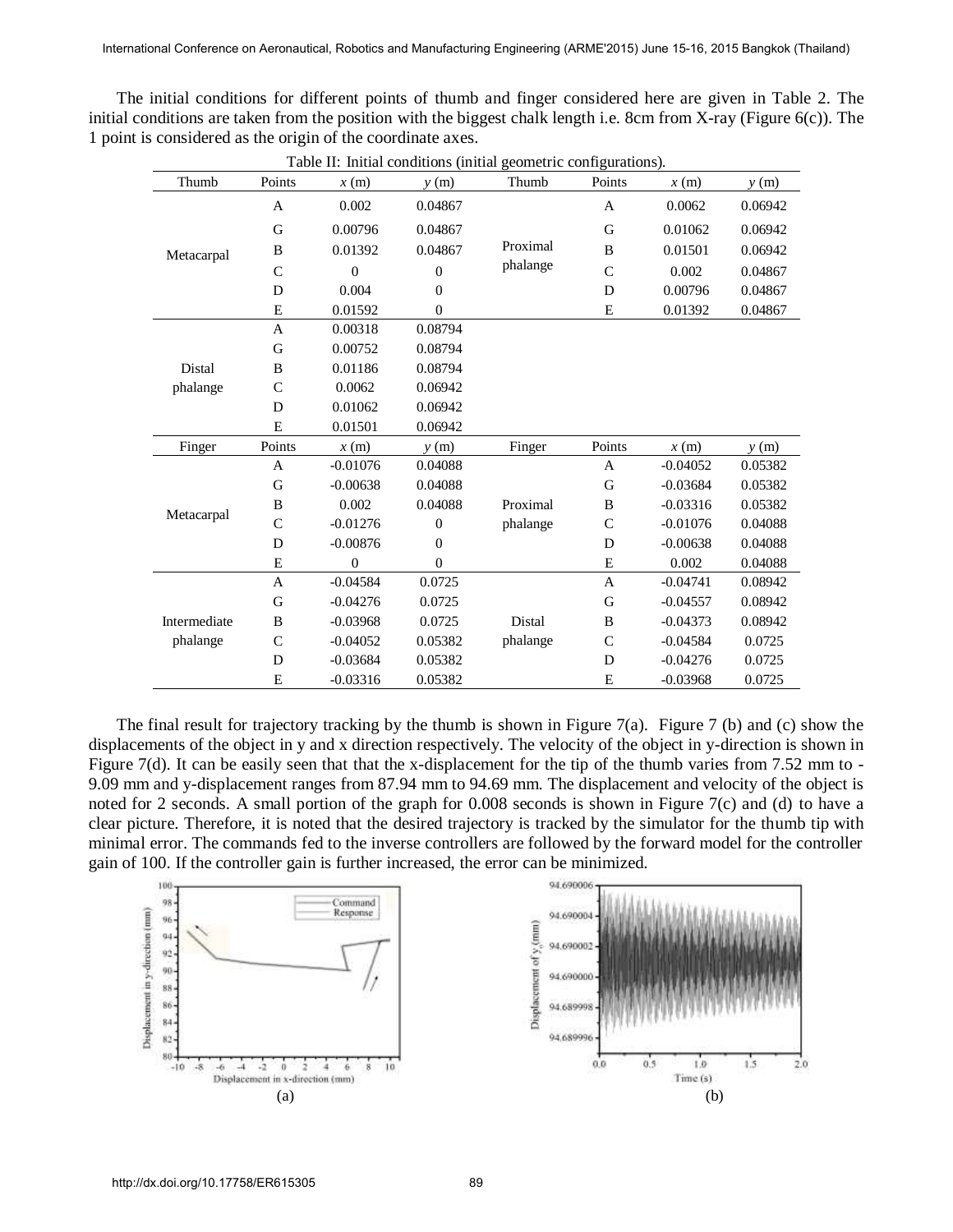

Fig. 7: (a) Trajectory tracking for thumb in x-y plane, (b) y-displacement of the object, (c) x-displacement of the object and (d) velocity of the object in y-direction.

# **6. Conclusions**

An example of thumb and finger in human hand is taken as a hybrid manipulator for which trajectory tracking was done for different phalangeal joints. Within the acceptable range, the command given to the controllers is followed by the response of the plants. With the increase in the gain of the overwhelming controller, the error limit can be decreased but the time taken by simulation is very large in that case.

# **7. References**

- [1] Kourosh Etemadi Zanganeh, "Kinematics of manipulators with parallelism, modularity and redundancy: analysis and design," PhD Dissertation, Montreal, Quebec, Canada, 1995.
- [2] [Ahmed A. Ramadan, Kenji Inoue, Tatsuo Arai, Tomohito Takubo and Izumi Hatta, "Micro-nano two-fingered hybrid](http://dx.doi.org/10.1109/mhs.2007.4420822)  manipulator hand," in *[International Symposium on Micro-Nano Mechatronics and Human Sciences,](http://dx.doi.org/10.1109/mhs.2007.4420822)* Nagoya, 2007, [pp. 32-377.](http://dx.doi.org/10.1109/mhs.2007.4420822)

<http://dx.doi.org/10.1109/mhs.2007.4420822>

[3] [Ahmed A. Ramadan, Tomohito Takubo, Yasushi Mae, Kenichi Oohara and Tatsuo Arai, "Developmental process of a](http://dx.doi.org/10.1109/TIE.2008.2008753)  [chopstick like hybrid structure two fingered micromanipulator hand for 3-D manipulation of microscopic objects,"](http://dx.doi.org/10.1109/TIE.2008.2008753)  *[IEEE Transactions on Industrial Electronics,](http://dx.doi.org/10.1109/TIE.2008.2008753)* vol. 56 (4), pp. 1121-1135, 2009.

<http://dx.doi.org/10.1109/TIE.2008.2008753>

- [4] http://cdn.intechopen.com/pdfs-wm/18895.pdf
- [5] Anand Vaz and Kanwalpreet Singh, "A bond graph model for the extensor mechanism of human finger," in *Proc. NaCoMM*, 2009, pp. 139-145.
- [6] http://www.researchgate.net/publication/242082279\_Modeling\_a\_Hand\_Prosthesis\_with\_Word\_Bond\_Graph\_Objects
- [7] Bart Peerdeman, Daphe [Boere, Laura Kallenbergy Stefano Stramigioli and Sarthak Misra, "A biomechanical model](http://dx.doi.org/10.1109/iembs.2010.5626085)  [for the development of myoelectric hand prosthesis control systems," in](http://dx.doi.org/10.1109/iembs.2010.5626085) *32nd Annual International Conference of the [IEEE EMBS Buenos Aires](http://dx.doi.org/10.1109/iembs.2010.5626085)*, 2010, pp. 519-523. <http://dx.doi.org/10.1109/iembs.2010.5626085>
- [8] http://www.ifp.illinois.edu/~yingwu/papers/Humo00.pdf
- [9] [TK Bera, AK Samantaray and R. Karmakar, "Robust overwhelming control of a hydraulically driven three degrees of](http://dx.doi.org/10.1243/09596518JSCE828)  [freedom parallel manipulator through a simplified fast inverse model,"](http://dx.doi.org/10.1243/09596518JSCE828) *Proceedings of the Institution of Mechanical [Engineers, Part I: Journal of Systems and Control Engineering](http://dx.doi.org/10.1243/09596518JSCE828)*, vol. 224(2), pp. 169-184, 2010.
- <http://dx.doi.org/10.1243/09596518JSCE828>
- [10] http://en.wikipedia.org/wiki/Finger